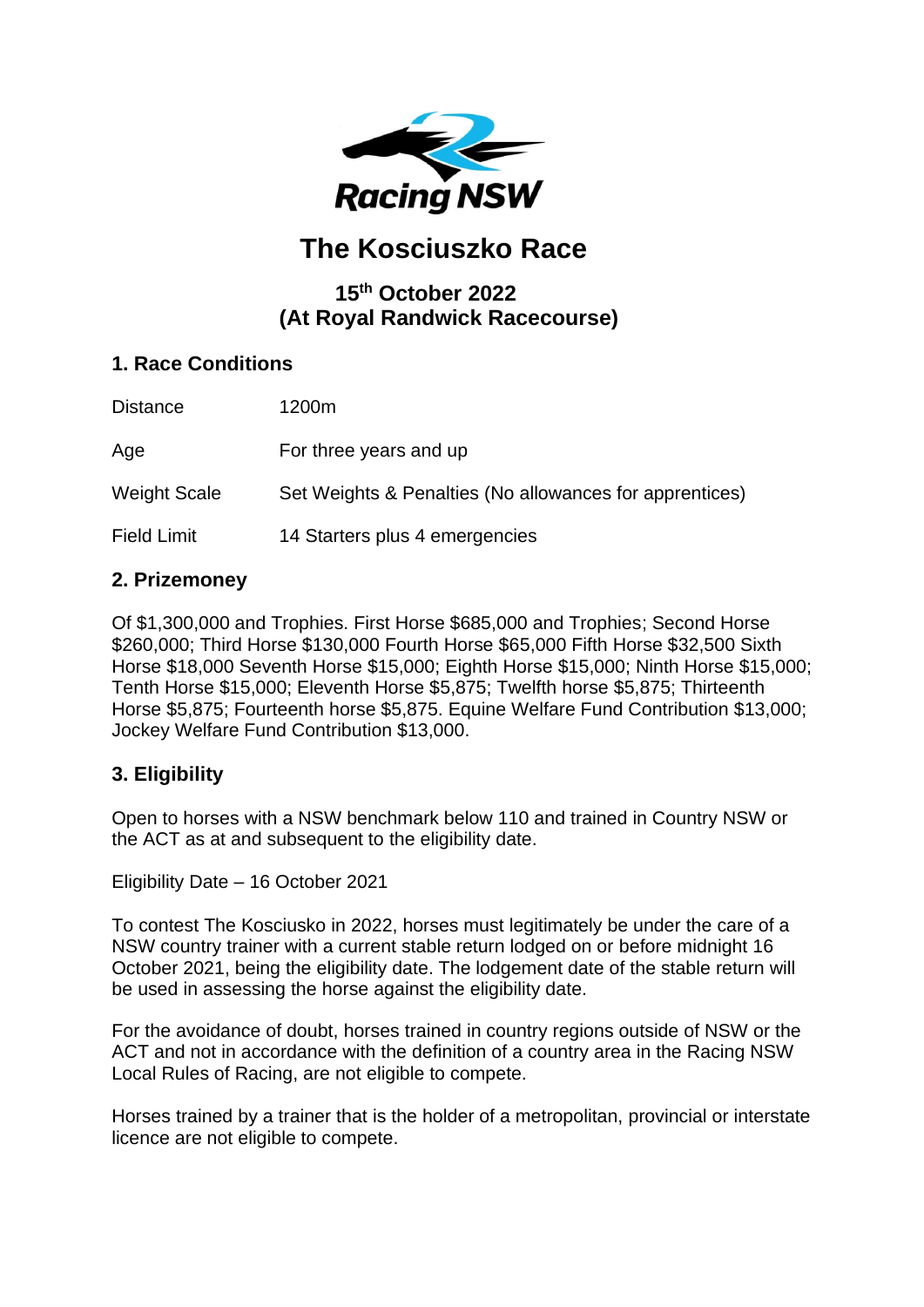Horses transferred to a NSW country or ACT stable after the eligibility date are not eligible to contest The Kosciuszko.

Horses that are the winner of a Group 1 race, The Everest or The Golden Eagle run after midnight on 31 December 2020 are ineligible.

#### **Must Remain within Eligible Stable for Twelve Months**

Horses contesting the 2022 Kosciuszko must for twelve months after the race, remain under the care of a trainer eligible for the race.

Where a horse is transferred from an eligible stable to a provincial, metropolitan, interstate or international stable within twelve months of the Final, failing to comply with this important race condition, Racing NSW may impose a penalty on the connections including the forfeiture of any prizemoney won contesting the Kosciuszko.

Racing NSW will require that owners undertake to abide by this condition.

Horses may be transferred between trainers eligible to compete in the Kosciuszko, during the twelve-month period following the race.

This provision does not apply to horses retired from racing within a twelve-month period.

Racing NSW may at its absolute discretion provide permission for a horse to transfer to a non-eligible stable within the twelve-month period following the race, on application to Racing NSW.

#### **Minimum of One NSW Race Start**

Horses must have had at least one NSW race start for an *eligible trainer* to be eligible for The Kosciuszko.

#### **Dual Training Locations**

Horses trained by a trainer who holds a licence to train at a designated country racing region in NSW and at a provincial, metropolitan, or interstate racecourse are not eligible to contest The Kosciuszko.

A trainer operating from both a NSW Country and ACT location will be deemed as being an ACT trainer.

#### **Location and Training of Horses**

While in training, from the eligibility date, the horse must remain located at the trainer's nominated training location and under the care of the nominated trainer. A horse that is spelled during the eligibility period must have a stable return lodged advising the location of the horse. The spelling of a horse will not render the horse ineligible for The Kosciuszko, provided it is immediately returned to the original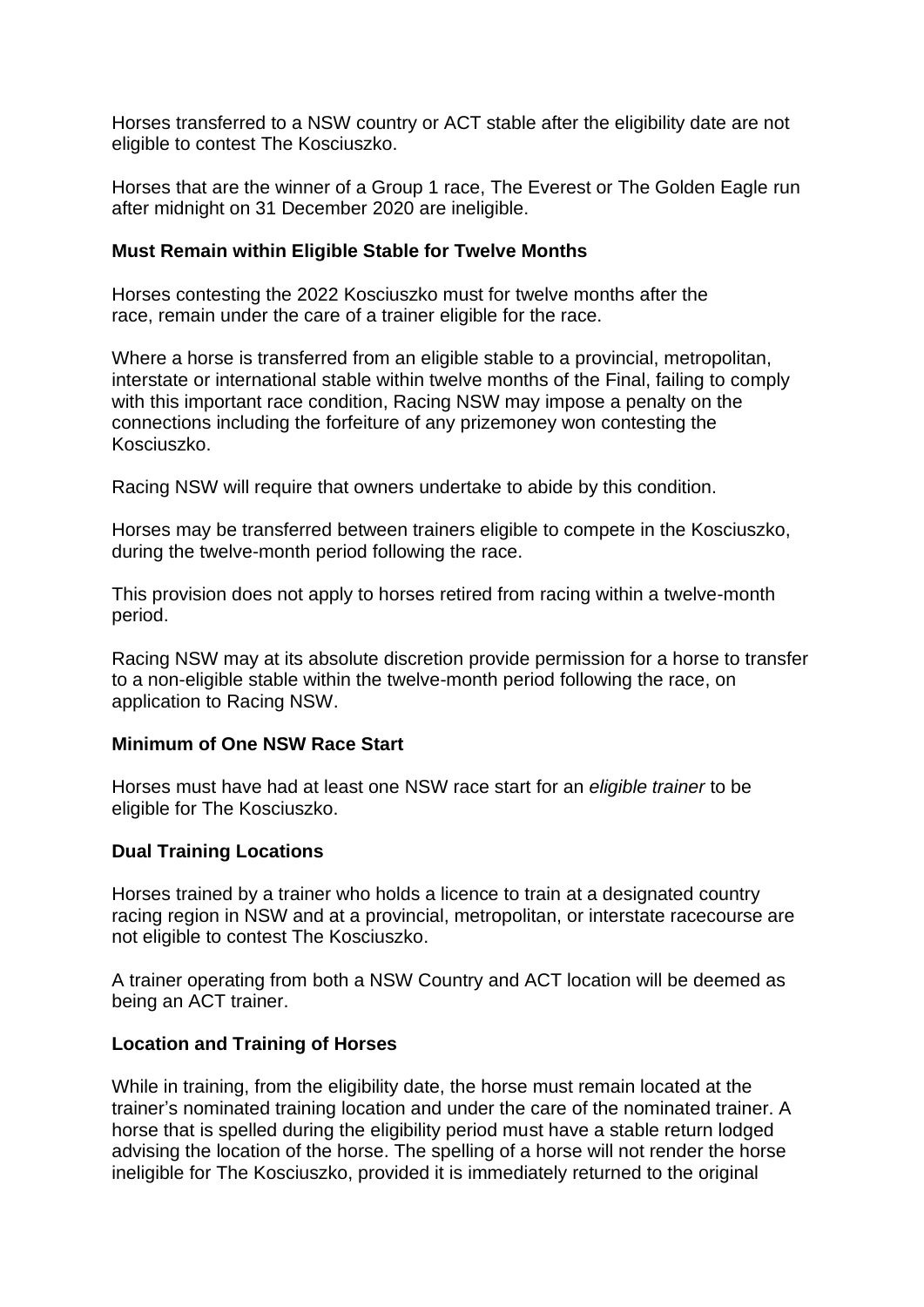nominated trainer or other eligible country trainer when returning from the spell and the stable return amended accordingly.

#### **Location of Horse Prior to The Kosciuszko**

All horses declared in the final field (including emergencies) may be relocated to a metropolitan or provincial region on or after Monday 10 October 2022. Horses located in the metropolitan area prior to 10 October 2022 and continuously thereafter until the running of The Kosciuszko will require the express written permission of Racing NSW. In the absence of such express written permission, a horse that is found to be located in a metropolitan or provincial region prior to Monday 10 October 2022 becomes ineligible to compete in The Kosciuszko.

### **Handicapper Rating and Group 1 Winners**

Horses with a NSW Metropolitan/Provincial benchmark rating of 110 or more are ineligible to compete.

Horses that are the winner of a Group 1 race after midnight on 31 December 2020 are ineligible.

#### **Maximum of Two ACT Trained Horses**

A maximum of two ACT trained horses are able to contest the race. Only the first two ACT trained horses nominated by prize winning slot holders will be included in the field.

In the event that there are simultaneous nominations which would put the number of ACT horses in excess of the two-horse maximum, Racing NSW will have absolute discretion to decide which of simultaneously nominated ACT horses are selected.

#### **Racing NSW the Sole Judge of Eligibility**

Racing NSW will be the sole judge to determine eligibility to compete in The Kosciuszko.

# **4. SET WEIGHT AND PENALTIES WEIGHT SCALE**

Weights for The Kosciuszko will be a set weights and penalties. Any penalties will be added to the set weight for the horse.

#### Set Weights

| Class            | Weight |  |  |
|------------------|--------|--|--|
| Open             | 57.5kg |  |  |
| Class 6          | 56.5kg |  |  |
| Class 5          | 56kg   |  |  |
| Class 4 or below | 55kg   |  |  |

Fillies and mares to carry 2kg less than shown above.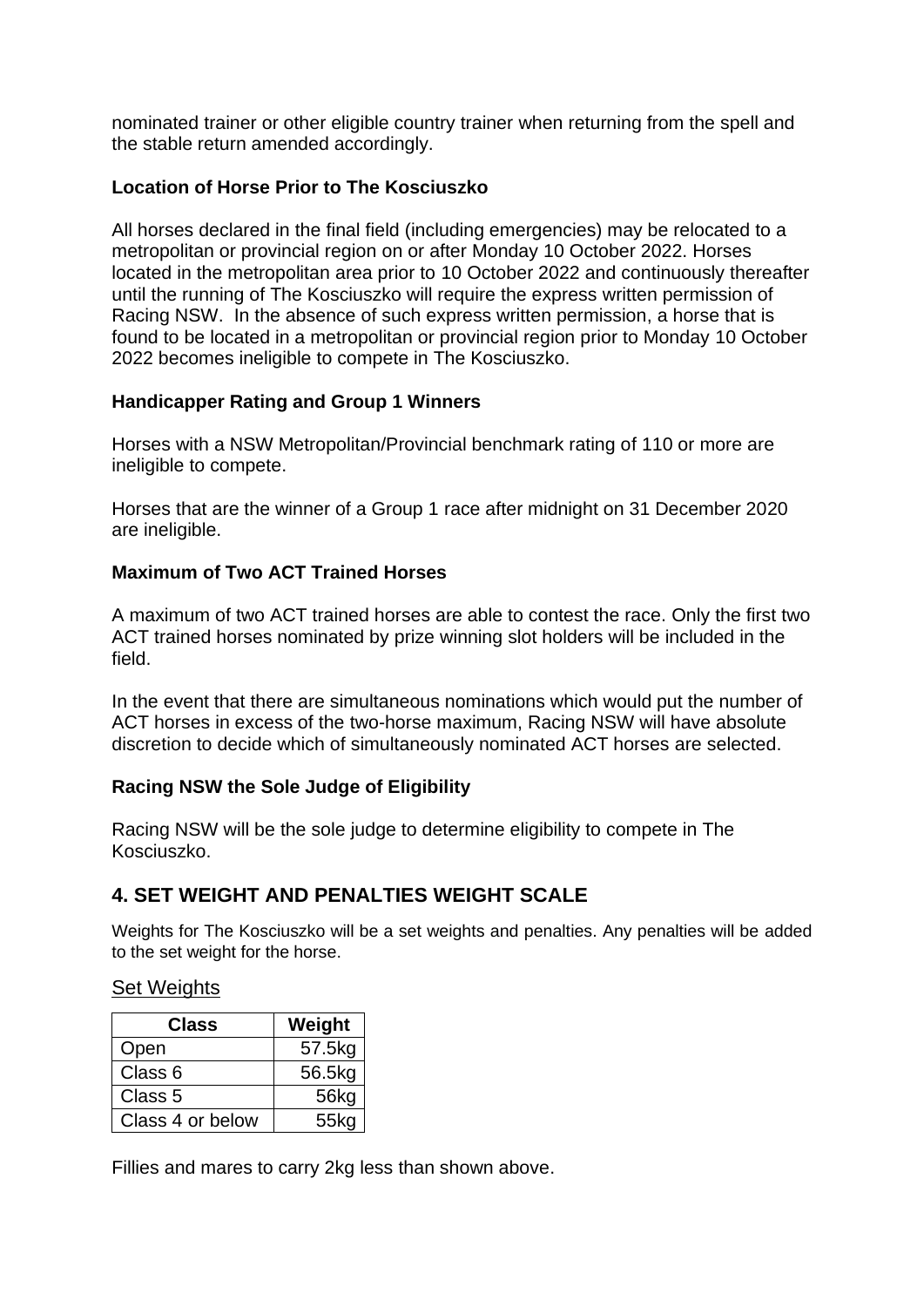# **Penalties**

The following penalties apply from races run in the period 1 January 2020 to 16 October 2021 inclusive.

| <b>Penalty</b>    | <b>Description</b>                                                       |  |  |
|-------------------|--------------------------------------------------------------------------|--|--|
| 3.5 <sub>kg</sub> | Group One Race Winner (before 31 December 2020)                          |  |  |
| 2.5kg             | Winner of any other Group Race or The Kosciuszko                         |  |  |
| 1.5kg             | Listed Race Winner or winner of any race with prizemoney greater than    |  |  |
|                   | or equal to \$200,000 to the Winner                                      |  |  |
| 1.0 <sub>kg</sub> | Winner of any race with prizemoney of greater than or equal to \$75,000, |  |  |
|                   | but less than \$200,000 to the Winner                                    |  |  |
| 0.5kg             | Winner of any race with prizemoney of greater than \$50,000 but less     |  |  |
|                   | than \$75,000 to the Winner                                              |  |  |

Penalties which are not cumulative, are added to the set weight to obtain the weight to be carried.

# **5. NOMINATION AND ACCEPTANCE**

The fourteen (14) prize winners (Slot Holders) of The Kosciuszko Sweep Promotion competition are entitled to enter a horse in the race.

Final Declarations are made by the Slot Holders or their nominated representatives, based on an acknowledged agreement between parties as appropriate.

FINAL DECLARATIONS - Close by 9am on Wednesday, 12<sup>th</sup> October 2022.

# **6. DECLARATION OF EMERGENCIES AND SCRATCHINGS**

Up to four emergency runners may be declared for The Kosciuszko. The selection of emergencies will be by Racing NSW taking account of, but not solely on the benchmark of eligible horses.

Emergencies will be listed in benchmark order.

If Slot Licensee's horse is scratched before 7.30am on the day of The Kosciuszko:

- with a certified veterinary certificate approved by Racing NSW and confirmed by Racing NSW's industry veterinarian, as determined by Racing NSW in its absolute discretion, then the Slot Holder will be permitted to select one of the available emergency horses to run in The Kosciuszko on the terms and conditions set out in *Schedule A – Terms and conditions in respect of Scratchings and Substitution of Emergency Horse(s)*. If there is no emergency horse available, the Slot Licensee will receive last place prizemoney;
- without a veterinary certificate approved by Racing NSW and confirmed by Racing NSW's industry veterinarian, as determined by Racing NSW in its absolute discretion, then the Slot Holder will not be entitled to a runner in The Kosciuszko and the Slot Holder will forfeit the right to any prizemoney.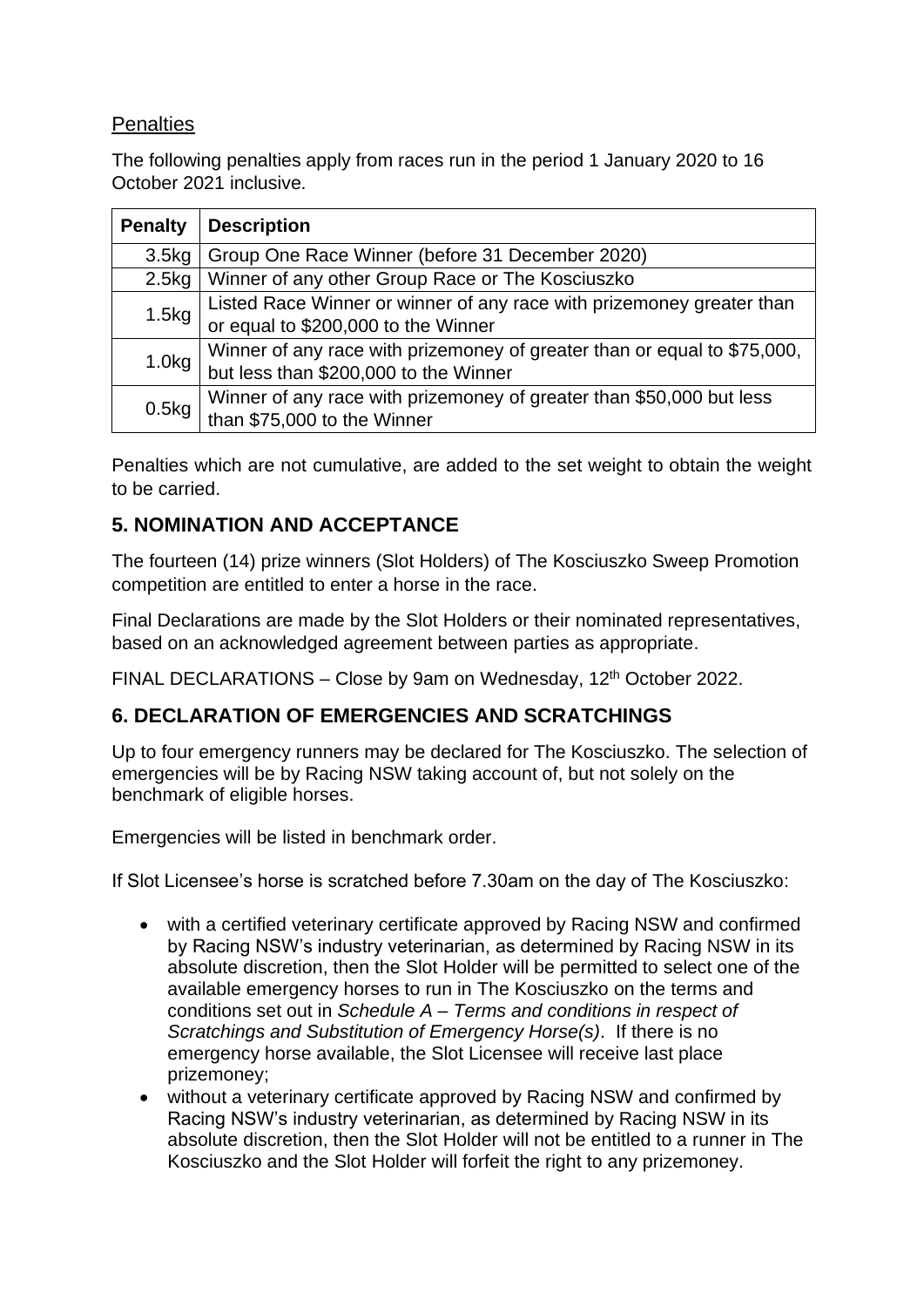If Slot Holder's horse is scratched after 7.30am on the day of the The Kosciuszko:

- with a certified veterinary certificate approved by Racing NSW and confirmed by Racing NSW's industry veterinarian or as ordered by the Racing NSW stewards, or otherwise as determined by Racing NSW in its absolute discretion, then the Slot Holder will not be entitled to a runner in The Kosciuszko and will receive last place prizemoney;
- without a veterinary certificate approved by Racing NSW and confirmed by Racing NSW's industry veterinarian, or as ordered by the Racing NSW stewards, or otherwise as determined by Racing NSW in its absolute discretion, then the Slot Holder will not be entitled to a runner in The Kosciuszko and the Slot Holder will forfeit the right to any prizemoney.

If Racing NSW receives a Racing NSW veterinary report after Final Declarations time and before 7.30am on the day of The Kosciuszko that a particular horse is not, or cannot reasonably be expected to be, fit to compete in The Kosciuszko then Racing NSW under the Rules of Racing may scratch the horse and the provisions above will then apply as if the horse was scratched with a certified veterinary certificate approved by Racing NSW.

Where an emergency runner obtains a run in The Kosciuszko, prizemoney will be determined in accordance with *Schedule A – Terms and conditions in respect of Scratchings and Substitution of Emergency Horse(s)*.

# **7. SLOT HOLDINGS AND DIVISION OF PRIZEMONEY**

- 7.1 The draw for the fourteen (14) prize winners (Slot Holders) of The Kosciuszko Sweep Promotion competition will be on Thursday 15 September 2022, or other date as advised by Racing NSW.
- 7.2 Arrangements for the division of prizemoney between Slot Holders and the owner(s) of horses for The Kosciuszko must provide that the Slot Holders receive a minimum of 40% of the prizemoney, with a maximum of 60% being payable to the owner(s).

# **8. GENERAL MATTERS**

- 8.1 The Kosciuszko will be conducted under the Rules of Racing, being the Australian Rules of Racing and Racing NSW's Local Rules of Racing, a copy of which is available from Racing NSW's website.
- 8.2 Racing NSW may at its absolute discretion reject the declaration by a Slot Holder of a horse that is not regarded as being of sufficient standing or quality to contest The Kosciuszko and horses with a country Benchmark of 65 and below are ineligible.
- 8.3 The Kosciuszko is scheduled to be run on Saturday 15 October 2022 at Royal Randwick Racecourse, Sydney, New South Wales, Australia. However, Racing NSW may, in its absolute discretion, run The Kosciuszko at any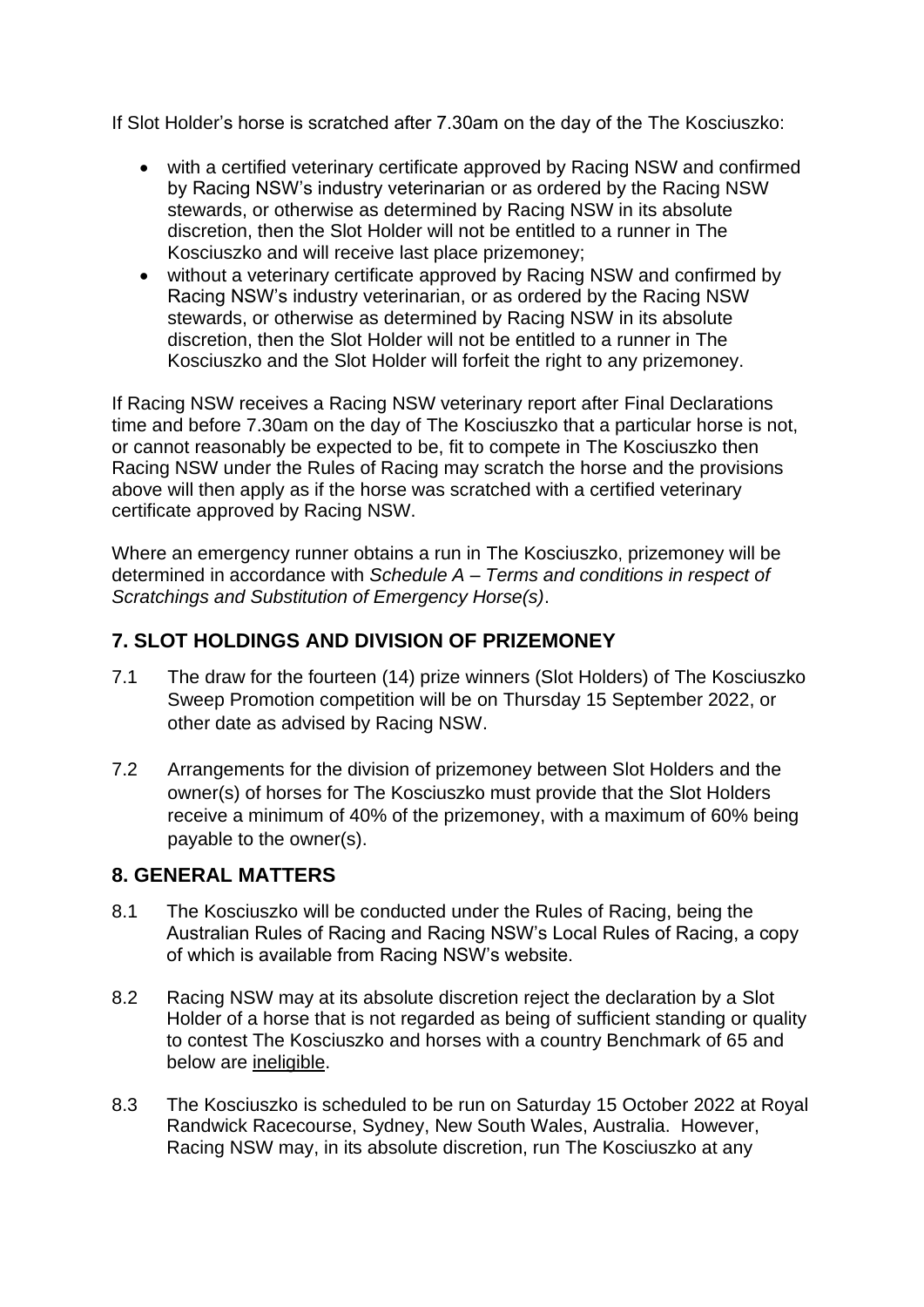Sydney metropolitan racecourse at another time, including if there is a force majeure event.

- 8.4 Racing NSW may refuse the nomination and/or acceptance of any horse in The Kosciuszko for any reason permissible under the Rules of Racing. Further, in the event that the nomination and/or acceptance of a horse in The Kosciuszko is refused, or the horse is scratched or disqualified under the Rules of Racing, then the Rules of Racing apply in respect of any prizemoney.
- 8.5 Nominations for The Kosciuszko shall only be received on condition that the Australian Rules of Racing and Racing NSW's Local Rules of Racing now or hereafter in force shall be binding in all respects and subject to any other conditions imposed by Racing NSW.
- 8.6 Racing NSW reserves the right to make from time to time any alteration or modification to the conditions governing The Kosciuszko, including but not limited to the date and time for receiving final declarations. The right to alter the conditions of the race is at the absolute discretion of Racing NSW.

Racing NSW reserves the right to cancel the race, at its absolute discretion.

#### *Schedule A – Terms and conditions in respect of Scratchings and Substitution of Emergency Horse(s)*

In the event that an emergency horse is selected to run in The Kosciuszko in place of a horse scratched pursuant to these race conditions, then the following terms and conditions are agreed between the Slot Holder and the owner(s) of the emergency horse:

- 1. The owner(s) and trainer of the emergency horse retain all rights and responsibilities under the Rules of Racing.
- 2. The emergency horse is to run from the scratched horse's barrier.
- 3. The prizemoney is to be paid as follows (including Local Rule 72 allocations):

|                              |                                                       |                              |                                           | <b>Emergency horse substituted</b> |          |                   |
|------------------------------|-------------------------------------------------------|------------------------------|-------------------------------------------|------------------------------------|----------|-------------------|
| <b>Finishing</b><br>position | <b>Total per</b><br><b>Finish</b><br><b>Positions</b> | <b>Slot</b><br><b>Holder</b> | <b>Emergency</b><br><b>Horse</b><br>Owner | <b>Trainer</b>                     | Jockey   | <b>Stablehand</b> |
| 1st                          | \$685,000                                             | \$285,988                    | \$285,988                                 | \$68,500                           | \$34,250 | \$10,275          |
| 2nd                          | \$260,000                                             | \$108,550                    | \$108,550                                 | \$26,000                           | \$13,000 | \$3,900           |
| 3rd                          | \$130,000                                             | \$54,275                     | \$54,275                                  | \$13,000                           | \$6,500  | \$1,950           |
| 4th                          | \$65,000                                              | \$27,138                     | \$27,138                                  | \$6,500                            | \$3,250  | \$975             |
| 5th                          | \$32,500                                              | \$13,569                     | \$13,569                                  | \$3,250                            | \$1,625  | \$488             |
| 6th                          | \$18,000                                              | \$7,515                      | \$7,515                                   | \$1,800                            | \$900    | \$270             |
| 7th-10th                     | \$15,000                                              | \$6,263                      | \$6,263                                   | \$1,500                            | \$750    | \$225             |
| 11th-14th                    | \$5,875                                               | \$2,453                      | \$2,453                                   | \$588                              | \$294    | \$88              |